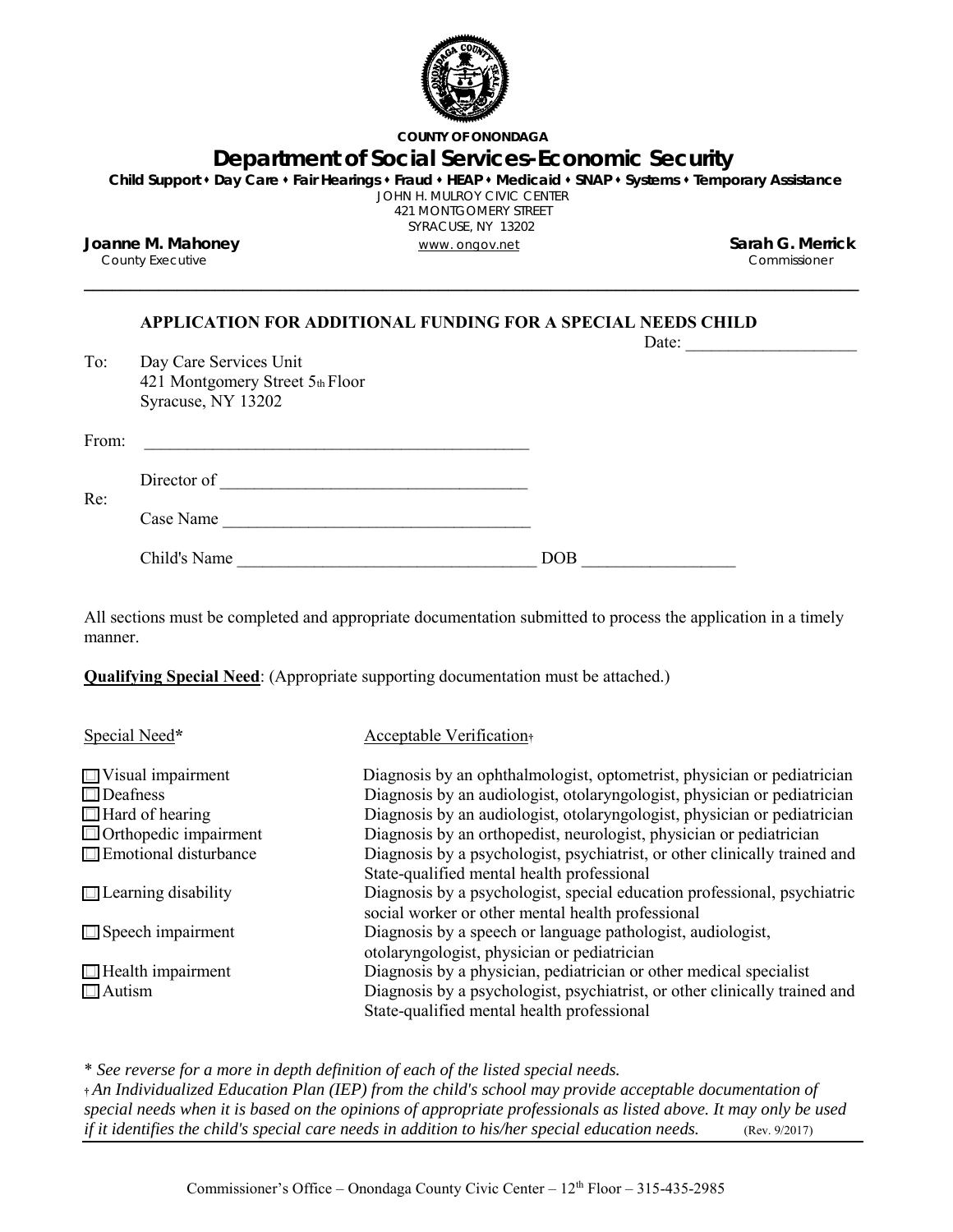## **Special Needs Definitions**

**Visual Impairment** - A visual handicap that, even with correction, adversely affects a child's ability to function normally. The term includes impairments that result in a child having partial sight or blindness.

**Deafness** - A hearing impairment which is so severe that the child is impaired in processing linguistic information through hearing, with or without amplification, and which adversely affects a child's ability to function normally.

**Hard of hearing** - A hearing impairment, whether permanent or fluctuating, which adversely affects a child's ability to function normally but which is not included under the definition of deaf.

**Orthopedic impairment** - A physical handicap resulting from a severe orthopedic impairment, which adversely affects a child's ability to function normally. The term includes impairments caused by congenital anomaly (e.g., clubfoot, absence of a limb or digits), impairments caused by disease (e.g., poliomyelitis, bone tuberculosis), and impairments from other causes (e.g., cerebral palsy, amputation, fractures, burns which cause contractures).

**Emotional disturbance** - An inability to learn which cannot be explained by intellectual, sensory or health factors and which causes a child to exhibit, to a marked degree, one or more of the following characteristics over a long period of time:

- a. An inability to build or maintain satisfactory interpersonal relationships with peers and teachers;
- b. Inappropriate types of behavior or feelings under normal circumstances;
- c. A general pervasive mood of unhappiness or depression; or
- d. A tendency to develop physical symptoms or fears associated with personal or school problems.

**Mental retardation** - General intellectual functioning that is determined to be 1.5 standard deviations or more below the mean of the general population on the basis of a comprehensive evaluation which includes an individual psychological evaluation and which results in a consistent demonstrable deficit in a child's ability to adapt to his/her learning environment.

**Learning disability** - A disorder in one or more of the basic psychological processes involved in understanding or in using language, written or spoken, which manifests itself in an imperfect ability to listen, think, speak, read, write, spell, or to do mathematical calculations. The term includes such conditions as perceptual handicaps, brain injury, neurological impairment, minimal brain dysfunction, dyslexia, and development aphasia. The term does *not* include learning problems, which are primarily the result of visual, hearing, or motor handicaps, of mental retardation, of emotional disturbance, or of environmental, cultural or economic disadvantage. A child who exhibits a discrepancy of 50 percent or more between expected achievement and actual achievement determined on an individual basis shall be deemed to have a learning disability.

**Speech impairment** - A communication disorder, such as stuttering, impaired articulation, a language impairment, or a voice impairment, which adversely affects a child's ability to function normally. A child should not be classified as having a communication disorder when speech and language differences may be attributed to cultural, ethnic, bilingual or dialectical differences or being non-English speaking.

**Health impairment** - A physical handicap which limits a child's strength, vitality or alertness caused by chronic or acute health problems which adversely affect a child's ability to function normally. Examples of such health problems include, but are not limited to, a heart condition, tuberculosis, rheumatic fever, nephritis, asthma, sickle cell anemia, hemophilia, epilepsy, lead poisoning, leukemia, diabetes, tourette's syndrome, or HIV or AIDS.

**Autism** - A behaviorally defined syndrome, which occurs in children of all levels of intelligence. The essential features of autism are typically manifested prior to 30 months of age and include sever disturbances of developmental rates and/or sequences of responses to sensory stimuli, of speech, of language, of cognitive capacities, and of the ability to relate to people, events and objects.